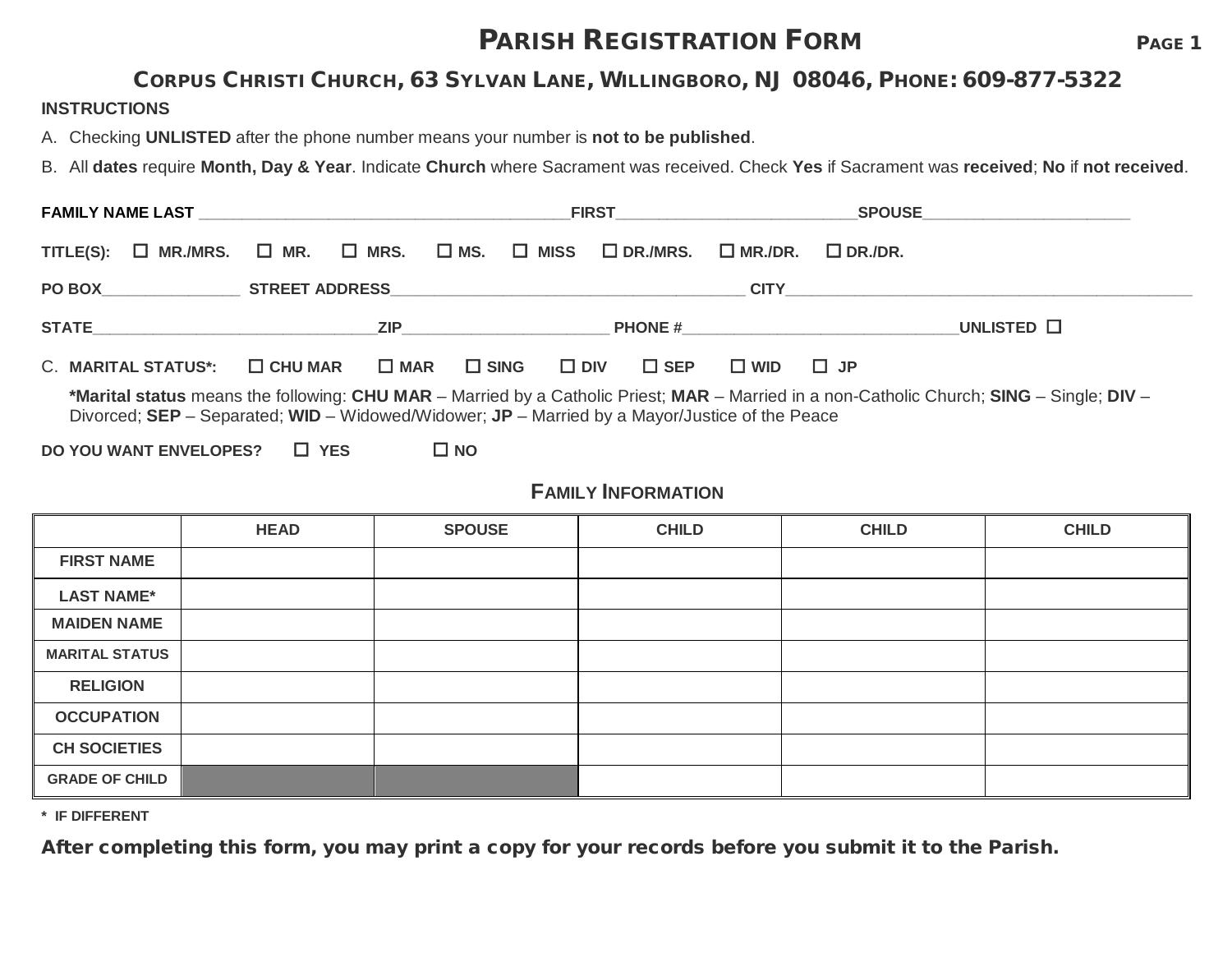## **PARISH REGISTRATION FORM** PAGE 2

| <b>FIRST NAME</b>                                                                                   |                                                                                                                                                                                                                                                                                                    |                                                                                                                                                                                                                                                                                                                     |                                                                                                                                                                                                                                                                                              |                                                                                                                                                                                                                                                                                           |                                                                                                                                                                                                                                                                                                   |
|-----------------------------------------------------------------------------------------------------|----------------------------------------------------------------------------------------------------------------------------------------------------------------------------------------------------------------------------------------------------------------------------------------------------|---------------------------------------------------------------------------------------------------------------------------------------------------------------------------------------------------------------------------------------------------------------------------------------------------------------------|----------------------------------------------------------------------------------------------------------------------------------------------------------------------------------------------------------------------------------------------------------------------------------------------|-------------------------------------------------------------------------------------------------------------------------------------------------------------------------------------------------------------------------------------------------------------------------------------------|---------------------------------------------------------------------------------------------------------------------------------------------------------------------------------------------------------------------------------------------------------------------------------------------------|
| <b>SEX</b>                                                                                          | $\Box$ MALE or $\Box$ FEMALE                                                                                                                                                                                                                                                                       | $\Box$ MALE or $\Box$ FEMALE                                                                                                                                                                                                                                                                                        | $\Box$ MALE or $\Box$ FEMALE                                                                                                                                                                                                                                                                 | $\Box$ MALE or $\Box$ FEMALE                                                                                                                                                                                                                                                              | $\Box$ MALE or $\Box$ FEMALE                                                                                                                                                                                                                                                                      |
| <b>BIRTH DATE</b><br>(mm/dd/yyyy)                                                                   | $\frac{1}{\sqrt{2}}$                                                                                                                                                                                                                                                                               | $\frac{1}{2}$ $\frac{1}{2}$ $\frac{1}{2}$ $\frac{1}{2}$ $\frac{1}{2}$ $\frac{1}{2}$ $\frac{1}{2}$ $\frac{1}{2}$ $\frac{1}{2}$ $\frac{1}{2}$ $\frac{1}{2}$ $\frac{1}{2}$ $\frac{1}{2}$ $\frac{1}{2}$ $\frac{1}{2}$ $\frac{1}{2}$ $\frac{1}{2}$ $\frac{1}{2}$ $\frac{1}{2}$ $\frac{1}{2}$ $\frac{1}{2}$ $\frac{1}{2}$ | $\frac{1}{\sqrt{2}}$                                                                                                                                                                                                                                                                         | $\frac{1}{\sqrt{2}}$                                                                                                                                                                                                                                                                      | $\sqrt{1}$                                                                                                                                                                                                                                                                                        |
| <b>BAPTISM DATE</b><br>(mm/dd/yyyy)<br><b>CHURCH &amp;</b><br><b>CITY/STATE</b>                     | $\Box$ NO $\Box$ YES<br>DATE: / /<br>CHURCH: University Property<br>CITY/STATE: THE STATE OF THE STATE OF THE STATE OF THE STATE OF THE STATE OF THE STATE OF THE STATE OF THE STATE OF THE STATE OF THE STATE OF THE STATE OF THE STATE OF THE STATE OF THE STATE OF THE STATE OF THE STATE OF TH | $\Box$ NO $\Box$ YES<br>DATE: / /<br><b>CHURCH:</b> 2020<br>CITY/STATE:                                                                                                                                                                                                                                             | $\Box$ NO $\Box$ YES<br>DATE: / /<br>CHURCH: The change of the control of the change of the control of the change of the change of the change of the change of the change of the change of the change of the change of the change of the change of the change of th<br>CITY/STATE:__________ | $\Box$ NO $\Box$ YES<br>DATE: / /<br><b>CHURCH: _____________</b><br>CITY/STATE:___________                                                                                                                                                                                               | $\square$ NO $\square$ YES<br>DATE: / /<br>CHURCH: The change of the control of the change of the control of the change of the change of the change of the change of the change of the change of the change of the change of the change of the change of the change of th<br>CITY/STATE:_________ |
| <b>1st COMMUNION</b><br><b>DATE</b><br>$(mm/dd/yyyy)$ &<br><b>CHURCH &amp;</b><br><b>CITY/STATE</b> | $\Box$ NO $\Box$ YES<br>DATE: / /<br>CHURCH: _________<br>CITY/STATE:                                                                                                                                                                                                                              | $\Box$ NO $\Box$ YES<br>DATE: / /<br><b>CHURCH:</b> 2004<br>CITY/STATE:___________                                                                                                                                                                                                                                  | $\Box$ NO $\Box$ YES<br>DATE: $/$ /<br>CHURCH: University<br><b>CITY/STATE:</b>                                                                                                                                                                                                              | $\Box$ NO $\Box$ YES<br>DATE: / /<br><b>CHURCH:</b> _________<br>CITY/STATE:                                                                                                                                                                                                              | $\Box$ NO $\Box$ YES<br>DATE: / /<br>CHURCH: The change of the control of the change of the control of the change of the change of the change of the change of the change of the change of the change of the change of the change of the change of the change of th<br>CITY/STATE:___________     |
| <b>CONFIRMATION</b><br><b>DATE</b><br>(mm/dd/yyyy) &<br><b>CHURCH &amp;</b><br><b>CITY/STATE</b>    | $\Box$ NO $\Box$ YES<br>DATE: / /<br><b>CHURCH:_____________</b><br>CITY/STATE: THE STATE OF THE STATE OF THE STATE OF THE STATE OF THE STATE OF THE STATE OF THE STATE OF THE STATE OF THE STATE OF THE STATE OF THE STATE OF THE STATE OF THE STATE OF THE STATE OF THE STATE OF THE STATE OF TH | $\Box$ NO $\Box$ YES<br>DATE: / /<br>CHURCH: The contract of the contract of the contract of the contract of the contract of the contract of the contract of the contract of the contract of the contract of the contract of the contract of the contract of the co<br>CITY/STATE:__________                        | $\Box$ NO $\Box$ YES<br>DATE: / /<br>CHURCH: The control of the control of the control of the control of the control of the control of the control of the control of the control of the control of the control of the control of the control of the control of the<br><b>CITY/STATE:</b>     | $\Box$ NO $\Box$ YES<br>DATE: $/$ /<br>CHURCH: The change of the control of the change of the control of the change of the change of the change of the change of the change of the change of the change of the change of the change of the change of the change of th<br>CITY/STATE: 2000 | $\Box$ NO $\Box$ YES<br>DATE: / /<br>CHURCH: The change of the control of the change of the control of the control of the control of the control of the control of the control of the control of the control of the control of the control of the control of the co<br>CITY/STATE:___________     |
| <b>MARRIAGE</b><br><b>DATE</b><br>$(mm/dd/yyyy)$ &<br><b>CHURCH &amp;</b><br><b>CITY/STATE</b>      | $\Box$ NO $\Box$ YES<br>DATE: / /<br>CHURCH: The contract of the contract of the contract of the contract of the contract of the contract of the contract of the contract of the contract of the contract of the contract of the contract of the contract of the co<br>CITY/STATE:                 | $\Box$ NO $\Box$ YES<br>DATE: / /<br>CHURCH: The contract of the contract of the contract of the contract of the contract of the contract of the contract of the contract of the contract of the contract of the contract of the contract of the contract of the co<br>CITY/STATE:                                  | $\Box$ NO $\Box$ YES<br>DATE: / /<br><b>CHURCH:</b> 2020<br><b>CITY/STATE:</b>                                                                                                                                                                                                               | $\Box$ NO $\Box$ YES<br>CHURCH: The change of the control of the change of the control of the change of the change of the change of the change of the change of the change of the change of the change of the change of the change of the change of th<br>CITY/STATE:                     | $\Box$ NO $\Box$ YES<br>DATE: / /<br>CHURCH: The change of the control of the change of the control of the change of the change of the change of the change of the change of the change of the change of the change of the change of the change of the change of th<br>CITY/STATE: 2000           |
| <b>DISABILITY &amp;</b><br><b>DATE</b><br>(mm/dd/yyyy)                                              | $\Box$ NO $\Box$ YES<br>DATE: / /                                                                                                                                                                                                                                                                  | $\Box$ NO $\Box$ YES<br>DATE: / /                                                                                                                                                                                                                                                                                   | $\Box$ NO $\Box$ YES<br>DATE: / /                                                                                                                                                                                                                                                            | $\Box$ NO $\Box$ YES<br>DATE: $1/$                                                                                                                                                                                                                                                        | $\Box$ NO $\Box$ YES<br>DATE: / /                                                                                                                                                                                                                                                                 |
| <b>WHAT IS THE</b><br><b>DISABILITY?</b>                                                            |                                                                                                                                                                                                                                                                                                    |                                                                                                                                                                                                                                                                                                                     |                                                                                                                                                                                                                                                                                              |                                                                                                                                                                                                                                                                                           |                                                                                                                                                                                                                                                                                                   |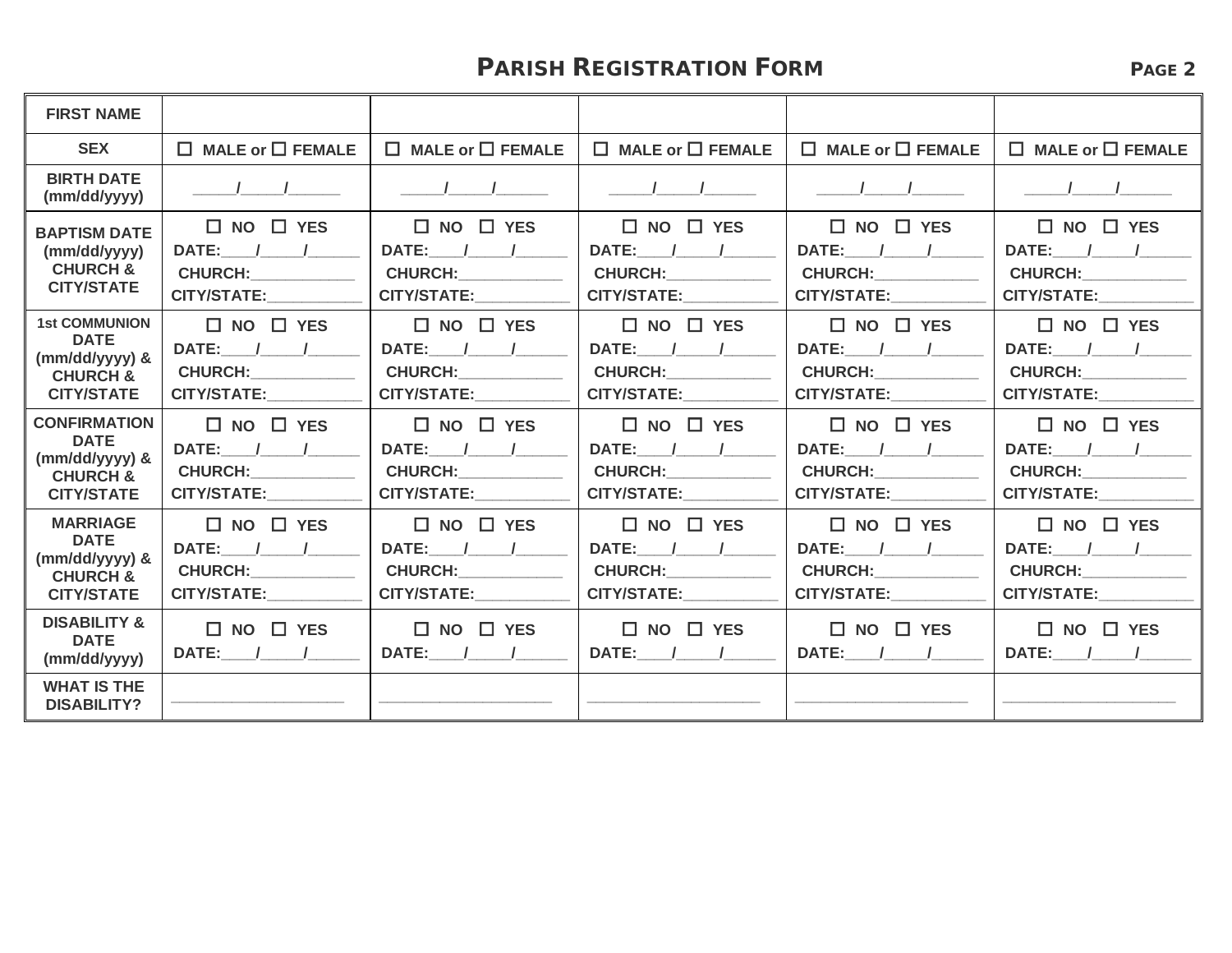## ADDITIONAL FAMILY INFORMATION PAGE 3

|                                                                                                   | <b>CHILD</b><br><b>CHILD</b><br><b>CHILD</b><br><b>OTHER</b>                   |                                                                                                                                                                                                                                                                                    |                                                                                     | <b>OTHER</b>                                                                                                                                                                                                                                                                               |                                                                                                                                                                                                                                                                                    |  |
|---------------------------------------------------------------------------------------------------|--------------------------------------------------------------------------------|------------------------------------------------------------------------------------------------------------------------------------------------------------------------------------------------------------------------------------------------------------------------------------|-------------------------------------------------------------------------------------|--------------------------------------------------------------------------------------------------------------------------------------------------------------------------------------------------------------------------------------------------------------------------------------------|------------------------------------------------------------------------------------------------------------------------------------------------------------------------------------------------------------------------------------------------------------------------------------|--|
| <b>FIRST NAME</b>                                                                                 |                                                                                |                                                                                                                                                                                                                                                                                    |                                                                                     |                                                                                                                                                                                                                                                                                            |                                                                                                                                                                                                                                                                                    |  |
| <b>LAST NAME</b>                                                                                  |                                                                                |                                                                                                                                                                                                                                                                                    |                                                                                     |                                                                                                                                                                                                                                                                                            |                                                                                                                                                                                                                                                                                    |  |
| <b>MAIDEN NAME</b>                                                                                |                                                                                |                                                                                                                                                                                                                                                                                    |                                                                                     |                                                                                                                                                                                                                                                                                            |                                                                                                                                                                                                                                                                                    |  |
| <b>MARITALSTATUS</b>                                                                              |                                                                                |                                                                                                                                                                                                                                                                                    |                                                                                     |                                                                                                                                                                                                                                                                                            |                                                                                                                                                                                                                                                                                    |  |
| <b>RELIGION</b>                                                                                   |                                                                                |                                                                                                                                                                                                                                                                                    |                                                                                     |                                                                                                                                                                                                                                                                                            |                                                                                                                                                                                                                                                                                    |  |
| <b>OCCUPATION</b>                                                                                 |                                                                                |                                                                                                                                                                                                                                                                                    |                                                                                     |                                                                                                                                                                                                                                                                                            |                                                                                                                                                                                                                                                                                    |  |
| <b>GRADE OF CHILD</b>                                                                             |                                                                                |                                                                                                                                                                                                                                                                                    |                                                                                     |                                                                                                                                                                                                                                                                                            |                                                                                                                                                                                                                                                                                    |  |
| <b>SEX</b>                                                                                        | $\Box$ MALE or $\Box$ FEMALE                                                   | $\Box$ MALE or $\Box$ FEMALE                                                                                                                                                                                                                                                       | $\Box$ MALE or $\Box$ FEMALE                                                        | $\Box$ MALE or $\Box$ FEMALE                                                                                                                                                                                                                                                               | $\Box$ MALE or $\Box$ FEMALE                                                                                                                                                                                                                                                       |  |
| <b>BIRTH DATE</b><br>(mm/dd/yyyy)                                                                 |                                                                                |                                                                                                                                                                                                                                                                                    |                                                                                     | $\frac{1}{2}$                                                                                                                                                                                                                                                                              |                                                                                                                                                                                                                                                                                    |  |
| <b>BAPTISM DATE</b><br>(mm/dd/yyyy)<br><b>CHURCH &amp;</b><br><b>CITY/STATE</b>                   | $\Box$ NO $\Box$ YES<br>DATE: / /<br>CHURCH: CHURCH<br>CITY/STATE:_________    | $\Box$ NO $\Box$ YES<br>DATE: $\frac{1}{\sqrt{2}}$<br>CITY/STATE:                                                                                                                                                                                                                  | $\Box$ NO $\Box$ YES<br>DATE: $/$ /<br><b>CHURCH:</b> 2020<br>CITY/STATE:__________ | $\Box$ NO $\Box$ YES<br>DATE: / /<br><b>CHURCH:</b> 2020<br>CITY/STATE:_________                                                                                                                                                                                                           | $\Box$ NO $\Box$ YES<br>DATE: $/$ /<br><b>CHURCH:</b><br>CITY/STATE:                                                                                                                                                                                                               |  |
| <b>1st COMMUNION</b><br><b>DATE</b><br>(mm/dd/yyyy) &<br><b>CHURCH &amp;</b><br><b>CITY/STATE</b> | $\Box$ NO $\Box$ YES<br>DATE: / /<br><b>CHURCH:</b> 2020<br><b>CITY/STATE:</b> | $\square$ NO $\square$ YES<br>DATE: $\frac{1}{\sqrt{2}}$<br><b>CHURCH:</b> 2020<br>CITY/STATE:                                                                                                                                                                                     | $\Box$ NO $\Box$ YES<br>DATE: $1/$<br><b>CHURCH:</b> 2020<br>CITY/STATE: 2000       | $\Box$ NO $\Box$ YES<br>DATE: / /<br><b>CHURCH:</b> 2020<br>CITY/STATE:                                                                                                                                                                                                                    | $\Box$ NO $\Box$ YES<br>DATE: / /<br>CHURCH: The change of the control of the change of the control of the change of the control of the change of the change of the change of the change of the change of the change of the change of the change of the change of t<br>CITY/STATE: |  |
| <b>CONFIRMATION</b><br><b>DATE</b><br>(mm/dd/yyyy) &<br><b>CHURCH &amp;</b><br><b>CITY/STATE</b>  | $\Box$ NO $\Box$ YES<br>DATE: / /<br><b>CHURCH:</b> 2020<br>CITY/STATE:        | $\square$ NO $\square$ YES<br>DATE: / /<br><b>CHURCH:</b> 2004<br><b>CITY/STATE:</b>                                                                                                                                                                                               | $\Box$ NO $\Box$ YES<br>DATE: / /<br><b>CHURCH:</b> 2004<br>CITY/STATE:             | $\Box$ NO $\Box$ YES<br>DATE: $1/$<br><b>CHURCH:</b> 2020<br>CITY/STATE:                                                                                                                                                                                                                   | $\Box$ NO $\Box$ YES<br>DATE: / /<br>CHURCH: CHURCH<br><b>CITY/STATE:</b>                                                                                                                                                                                                          |  |
| <b>MARRIAGE</b><br>(mm/dd/yyyy) &<br><b>CHURCH &amp;</b><br><b>CITY/STATE</b>                     | $\Box$ NO $\Box$ YES<br>DATE: / /<br><b>CHURCH:</b> 2020<br>CITY/STATE:        | $\Box$ NO $\Box$ YES<br>DATE: / /<br>CHURCH: The contract of the contract of the contract of the contract of the contract of the contract of the contract of the contract of the contract of the contract of the contract of the contract of the contract of the co<br>CITY/STATE: | $\Box$ NO $\Box$ YES<br>DATE: / /<br><b>CHURCH:</b> 2004<br>CITY/STATE:__________   | $\Box$ NO $\Box$ YES<br>DATE: / /<br>CHURCH: The contract of the contract of the contract of the contract of the contract of the contract of the contract of the contract of the contract of the contract of the contract of the contract of the contract of the co<br>CITY/STATE:________ | $\Box$ NO $\Box$ YES<br>DATE: / /<br>CHURCH: The change of the control of the control of the control of the control of the control of the control of the control of the control of the control of the control of the control of the control of the control of the c<br>CITY/STATE: |  |
| <b>DISABILITY &amp;</b><br><b>DATE</b><br>(mm/dd/yyyy)                                            | $\Box$ NO $\Box$ YES<br><b>DATE:</b>                                           | $\square$ NO $\square$ YES<br><b>DATE:</b>                                                                                                                                                                                                                                         | $\Box$ NO $\Box$ YES<br>DATE: /                                                     | $\square$ NO $\square$ YES<br>DATE: /                                                                                                                                                                                                                                                      | $\Box$ NO $\Box$ YES<br>DATE: /                                                                                                                                                                                                                                                    |  |
| <b>WHAT IS THE</b><br><b>DISABILITY?</b>                                                          |                                                                                |                                                                                                                                                                                                                                                                                    |                                                                                     |                                                                                                                                                                                                                                                                                            |                                                                                                                                                                                                                                                                                    |  |